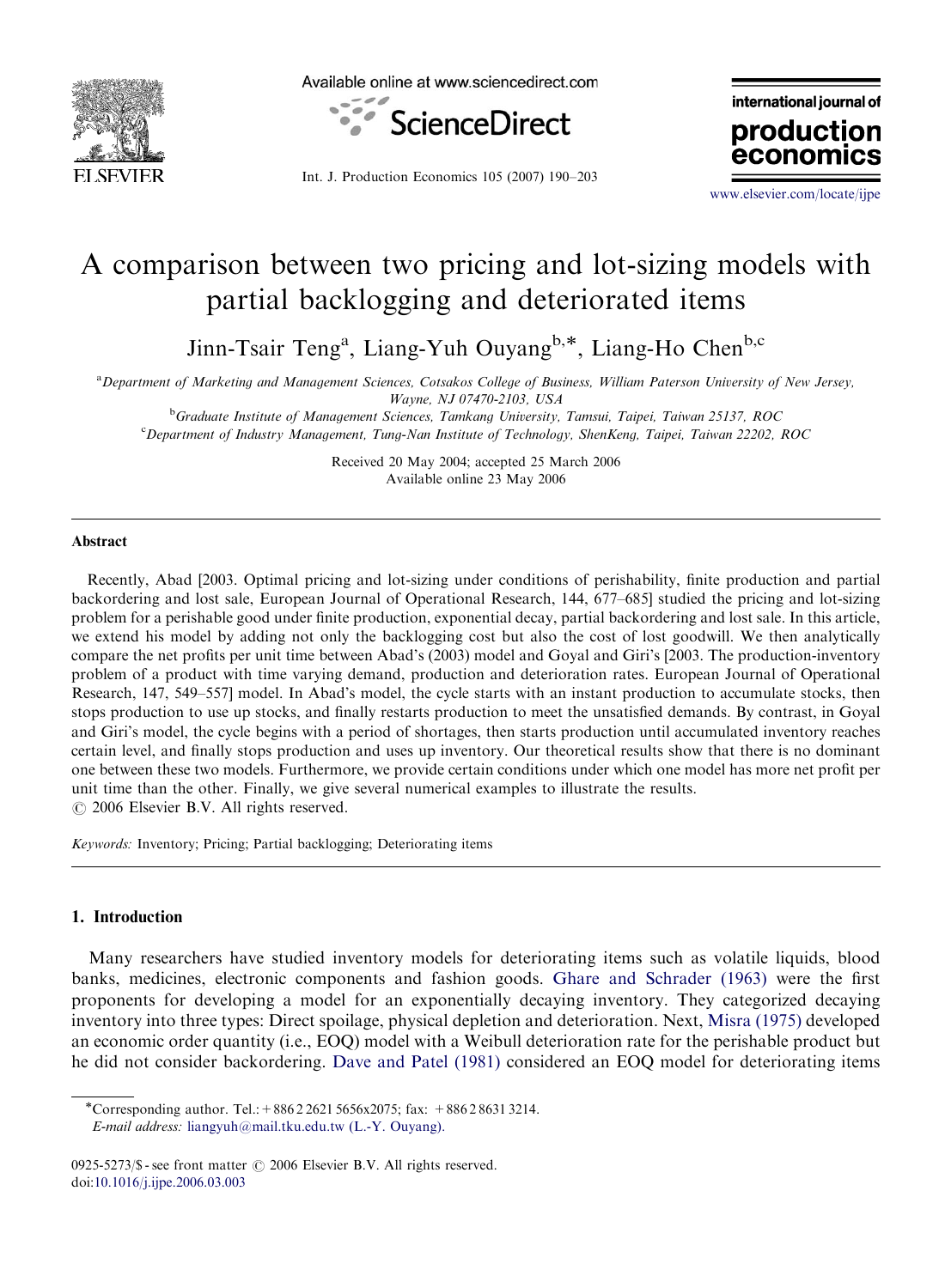with time-proportional demand when shortages were prohibited. [Sachan \(1984\)](#page-13-0) then generalized the EOQ model to allow for shortages. Later, [Hariga \(1996\)](#page-13-0) generalized the demand pattern to any log-concave function. [Teng et al. \(1999\)](#page-13-0) and [Yang et al. \(2001\)](#page-13-0) further generalized the demand function to include any nonnegative, continuous function that fluctuates with time. Recently, [Papachristos and Skouri \(2003\)](#page-13-0) extended [Wee's \(1999\)](#page-13-0) deteriorating EOQ model with quantity discount, pricing and partial backordering to allow for the demand rate to be a convex decreasing function of the selling price.

[Abad \(1996\)](#page-12-0) established the optimal pricing and lot-sizing EOQ policies under conditions of perishability and partial backordering. Then [Abad \(2000\)](#page-13-0) extended the optimal pricing and lot-sizing EOQ model to an economic production quantity (i.e., EPQ) model. [Balkhi and Benkherouf \(1996\)](#page-13-0) developed a general EPQ model for deteriorating items where demand and production rates are time varying, but the rate of deterioration is constant. [Balkhi \(2001\)](#page-13-0) then further generalized the EPQ model to allow for time-varying deterioration rate. Concurrently, [Yan and Cheng \(1998\)](#page-13-0) considered a perishable single-item EPQ model in which production rate, demand rate and deterioration rate are assumed to be functions of time, and shortages are partially backlogged. Other recent articles related to this research area were written by [Abad \(2001\)](#page-13-0), [Chang and Dye \(1999\)](#page-13-0), [Papachristos and Skouri \(2000\),](#page-13-0) [Skouri and Papachristos \(2003\)](#page-13-0), [Teng et al. \(2002\)](#page-13-0), [Yang and Wee \(2003\)](#page-13-0) and [Wee and Law \(1999\)](#page-13-0). In addition, [Raafat \(1991\)](#page-13-0), and [Goyal and Giri \(2001\)](#page-13-0) wrote two excellent surveys on the recent trends in modeling of continuously deteriorating inventory.

Recently, [Abad \(2003\)](#page-13-0) studied the pricing and lot-sizing problem for a perishable good under finite production, exponential decay and partial backordering and lost sale. He assumed that customers are impatient and the backlogging rate is a negative exponential function of the waiting time. In addition, he assumed that the customers are served on first come first served basis during the shortage period. Then he provided a solution procedure to obtain the optimal price and lot-size that maximizes the net profit per unit time. However, he did not include the shortage cost for backlogged items and the cost of lost goodwill due to lost sales into the objective. If the objective does not include these two costs, then it will alter the optimal solution and overestimate the net profit. To correct them, in this paper, we add both the shortage cost for backlogged items and the cost of lost goodwill due to lost sales into the objective suggested by [Abad](#page-13-0) [\(2003\)](#page-13-0).

In [Abad \(2003\),](#page-13-0) the production-inventory model starts with an instant production to accumulate stocks, then stops production to use up stocks, and finally restarts production to meet the unsatisfied demands. In fact, Abad's production-inventory model is similar to that in [Balkhi and Benkherouf \(1996\)](#page-13-0). Lately, [Goyal](#page-13-0) [and Giri \(2003\)](#page-13-0) investigated a similar production-inventory problem in which the demand, production and deterioration rates of a product were assumed to vary with time. However, pricing was not under consideration and the backlogging rate was assumed to be a constant fraction. They then proposed a new production-inventory model in which the cycle begins with a period of shortages, then starts production until accumulated inventory reaches a certain level, and finally stops production and uses up inventory. Finally, [Goyal and Giri \(2003\)](#page-13-0) provided a numerical example to show that their model outperforms Balkhi and Benkherouf's model (1996) in terms of the least expensive total cost per unit time.

In this paper, we first extend Abad's (2003) pricing and lot-sizing model by adding not only the shortage cost for backlogged items but also the cost of lost goodwill due to lost sales into the objective. Next, we establish a new modeling approach as in [Goyal and Giri \(2003\)](#page-13-0) to the same pricing and lot-sizing inventory problem. We then characterize the optimal solution to both distinct models, and prove that both two models provide the same profit if all parameters are constant. However, if any single parameter is varying with time, then the performances of these two models are varied. Furthermore, we obtain some theoretical results that show the conditions under which one model has more net profit per unit time than the other. Finally, we provide several numerical examples to illustrate the results, and conclusions are made.

#### 2. Assumptions and notations

The following assumptions are similar to those in Abad's (2003) model.

- (1) The planning horizon is infinite.
- (2) The initial and final inventory levels are both zero.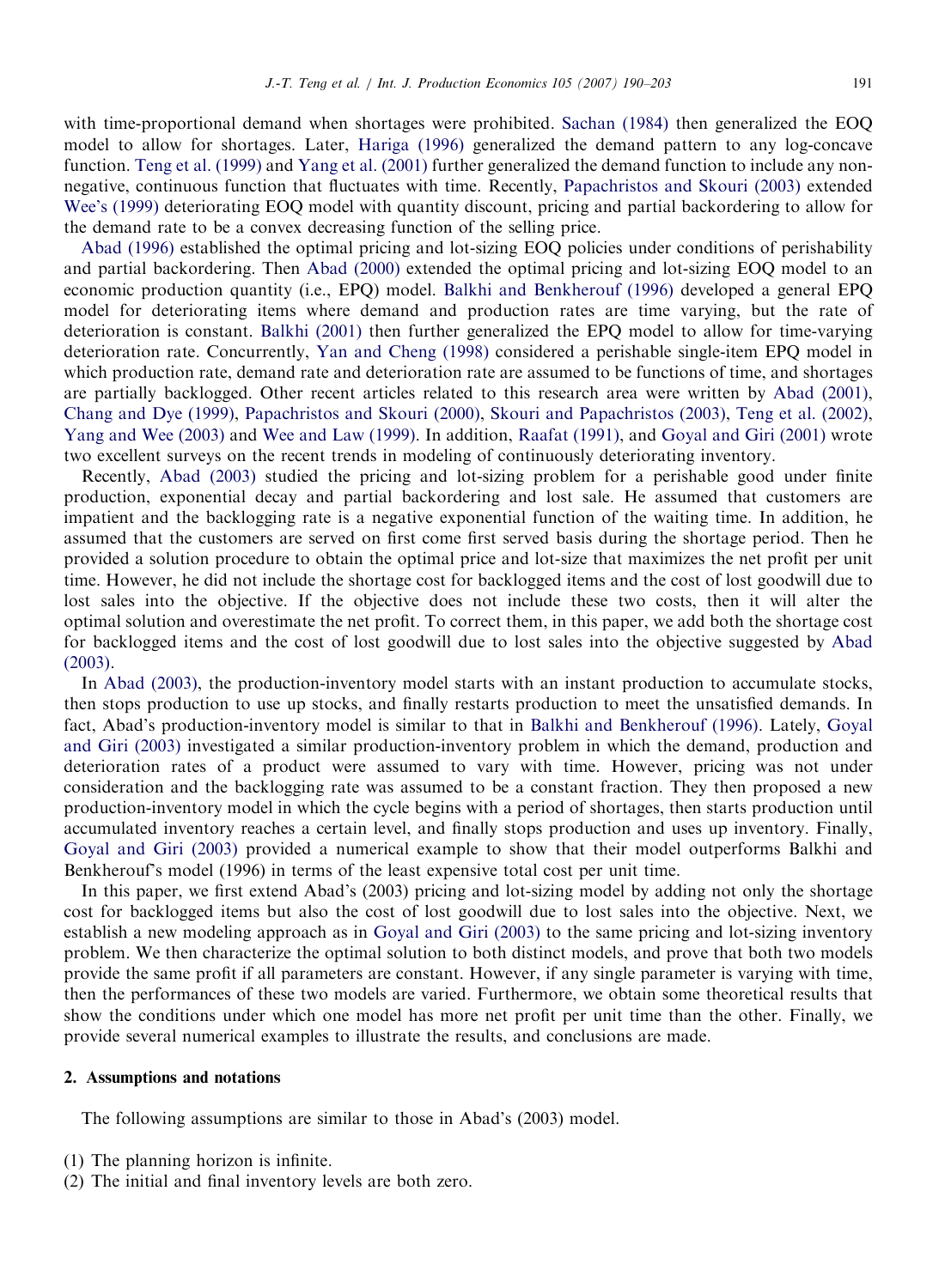- (3) Shortages are allowed. However, the longer the waiting time, the smaller the backlogging rate. Hence, we assume that the fraction of shortages backordered  $B(\tau)$  is a decreasing and differentiable function of  $\tau$ , where  $\tau$  is the waiting time up to the next replenishment.
- (4) The demand rate is a decreasing function of the selling price and it is twice differentiable.
- (5) The production rate, which is finite, is higher than the demand rate.
- (6) A constant fraction of the on-hand inventory deteriorates per unit of time and there is no repair or replacement of the deteriorated inventory. Hence, there is no salvage value for the deteriorated items.
- (7) The unit cost, the holding cost, the shortage cost for backlogged items, and the cost of lost goodwill due to lost sales are assumed to be functions of time.

In addition, the following notations are used throughout this paper:

- $I_i(t)$  on-hand stock level (or number of backorders during shortage periods) at time t in Phase i,  $i = 1, 2, 3$ , and 4
- $R$  production rate for the item (units/unit time)
- $K$  setup cost per setup
- $v(t)$  unit cost at time t
- $h(t)$  unit holding cost per unit time at time t
- p unit selling price within the replenishment cycle (a decision variable), we assume that  $p > v(t)$
- $c_1(t)$  unit shortage cost per unit time for backlogged items at time t  $c_2(t)$  unit cost of lost goodwill due to lost sales at time t
- unit cost of lost goodwill due to lost sales at time  $t$
- $D(p)$  demand rate per unit time, which is a decreasing function of p. We assume  $R > D(p)$ . We will use D and  $D(p)$  interchangeably
- $\sigma$  decay coefficient, which is a constant (i.e., exponential decay)
- $\beta$  duration of positive inventory before the end of production
- T duration of positive inventory cycle (a decision variable)
- $\psi$  duration of negative inventory before the start of production
- $\lambda$  duration of negative inventory cycle (a decision variable)

In this paper, we assume that the vendor wants to determine the price  $p$ , the duration of positive inventory cycle T, and the duration of negative inventory cycle  $\lambda$  in order to maximize its net profit per unit time. As a result, we have three decision variables for this pricing and lot-sizing inventory shortage problem.

#### 3. Mathematical formulations and theoretical results

In this section, we first establish Abad's modeling approach for the problem, then set up Goyal and Giri's modeling approach to the problem next, and finally compare the net profits per unit time obtained from these two models.

#### 3.1. Model 1: Abad's (2003) approach

In this subsection, the behavior of the inventory in a cycle is shown in [Fig. 1,](#page-3-0) as well as in [Abad \(2003\).](#page-13-0) Consequently, the inventory cycle is described by the following four phases:

*Phase 1*: During the time interval [0, $\beta$ ], the system is subject to the effect of production, demand and deterioration. Therefore, the change of the inventory level at time t,  $I_1(t)$ , is governed by

$$
\frac{dI_1(t)}{dt} + \sigma I_1(t) = R - D
$$
 with the boundary condition  $I_1(0) = 0.$  (1)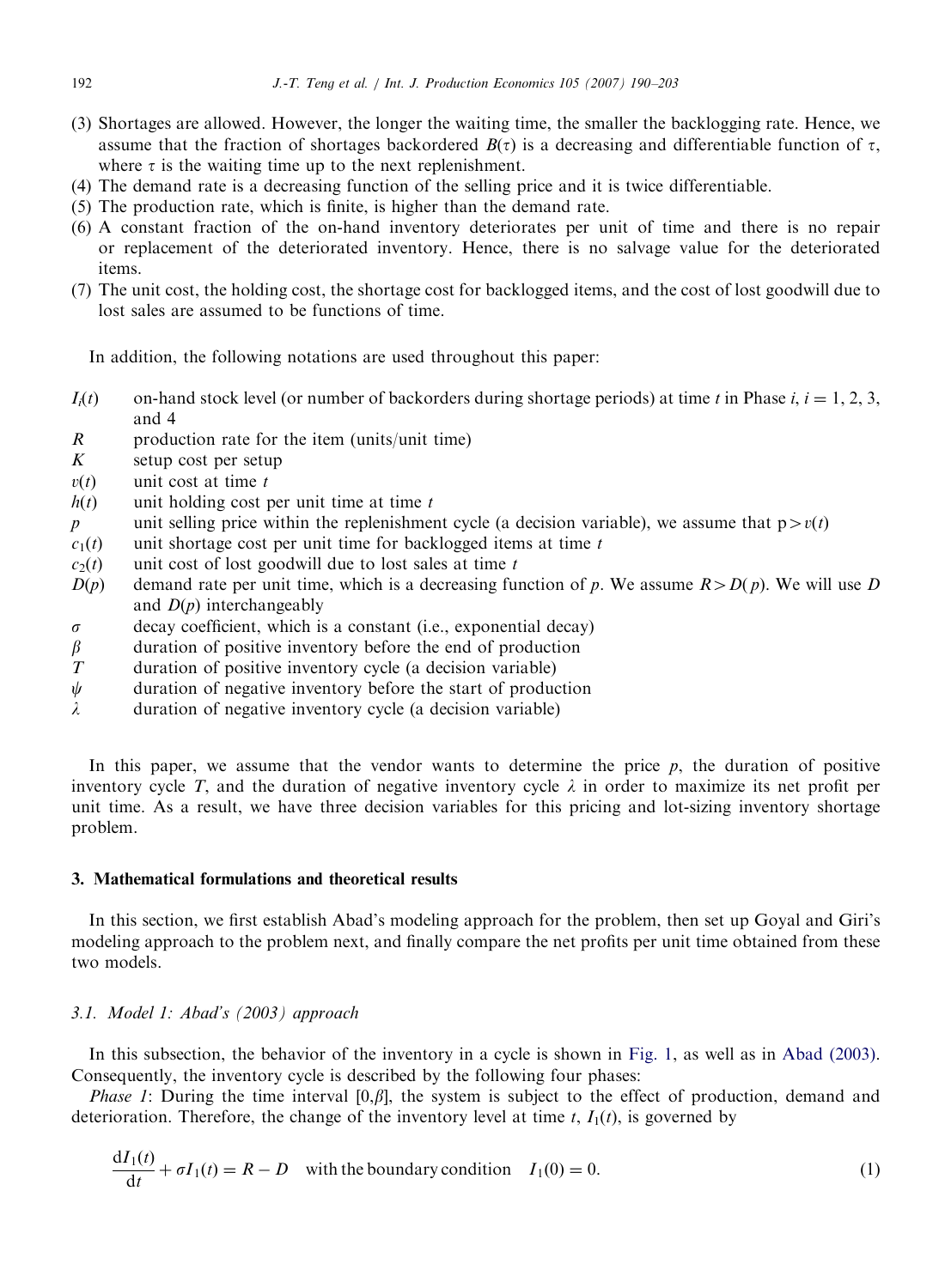<span id="page-3-0"></span>

Fig. 1. A production-inventory cycle of Model 1.

*Phase 2*: In the time interval  $[\beta, T]$ , the system is affected by the combined the demand and deterioration. Hence, the change of the inventory level at time  $t$ ,  $I_2(t)$ , is governed by

$$
\frac{dI_2(t)}{dt} + \sigma I_2(t) = -D
$$
 with the boundary condition  $I_2(T) = 0.$  (2)

The solution to differential equation (1) is

$$
I_1(t) = \frac{(R - D)}{\sigma} (1 - e^{-\sigma t}), \quad t \in [0, \beta].
$$
\n(3)

Setting  $t = \beta$  into Eq. (3), we obtain the maximum positive inventory in a cycle is

$$
I_1(\beta) = \frac{(R-D)}{\sigma} \left(1 - e^{-\sigma \beta}\right). \tag{4}
$$

Similarly, the solution to differential equation (2) is

$$
I_2(t) = \frac{D}{\sigma} \left( e^{\sigma(T-t)} - 1 \right), \quad t \in [\beta, T]. \tag{5}
$$

Equating expressions (3) and (5) at  $t = \beta$ , we have

$$
I_1(\beta) = I_2(\beta) = \frac{R - D}{\sigma} \left( 1 - e^{-\sigma \beta} \right) = \frac{D}{\sigma} \left( e^{\sigma (T - \beta)} - 1 \right).
$$
 (6)

Solving Eq. (6) for  $\beta$ , we have

$$
\beta = \frac{1}{\sigma} \ln \left[ \frac{R - D + D e^{T\sigma}}{R} \right].
$$
\n(7)

*Phase 3*: For t $\epsilon[T,T+\psi]$ , similar to Abad's (2003) model, the backlogging rate  $B(\tau)$  is a negative exponential function of the waiting time  $\tau$ . Therefore, we have

$$
B(\tau) = k_0 e^{-k_1 \tau}, \quad k_0 \leq 1, \quad 0 \leq k_1.
$$
 (8)

Since customers are served on first come first served basis during shortage period, we know from Fig. 1 that the waiting time is given by  $\tau = T + \psi - t - I_3(t)/R$ , for  $t \in [T, T + \psi]$ . Therefore, the number of backorders at time  $t, I_3(t)$ , satisfies the following differential equation:

$$
\frac{dI_3(t)}{dt} = -DB(T + \psi - t - I_3(t)/R) = -Dk_0 e^{-k_1(T + \psi - t - I_3(t)/R)},
$$
\n(9)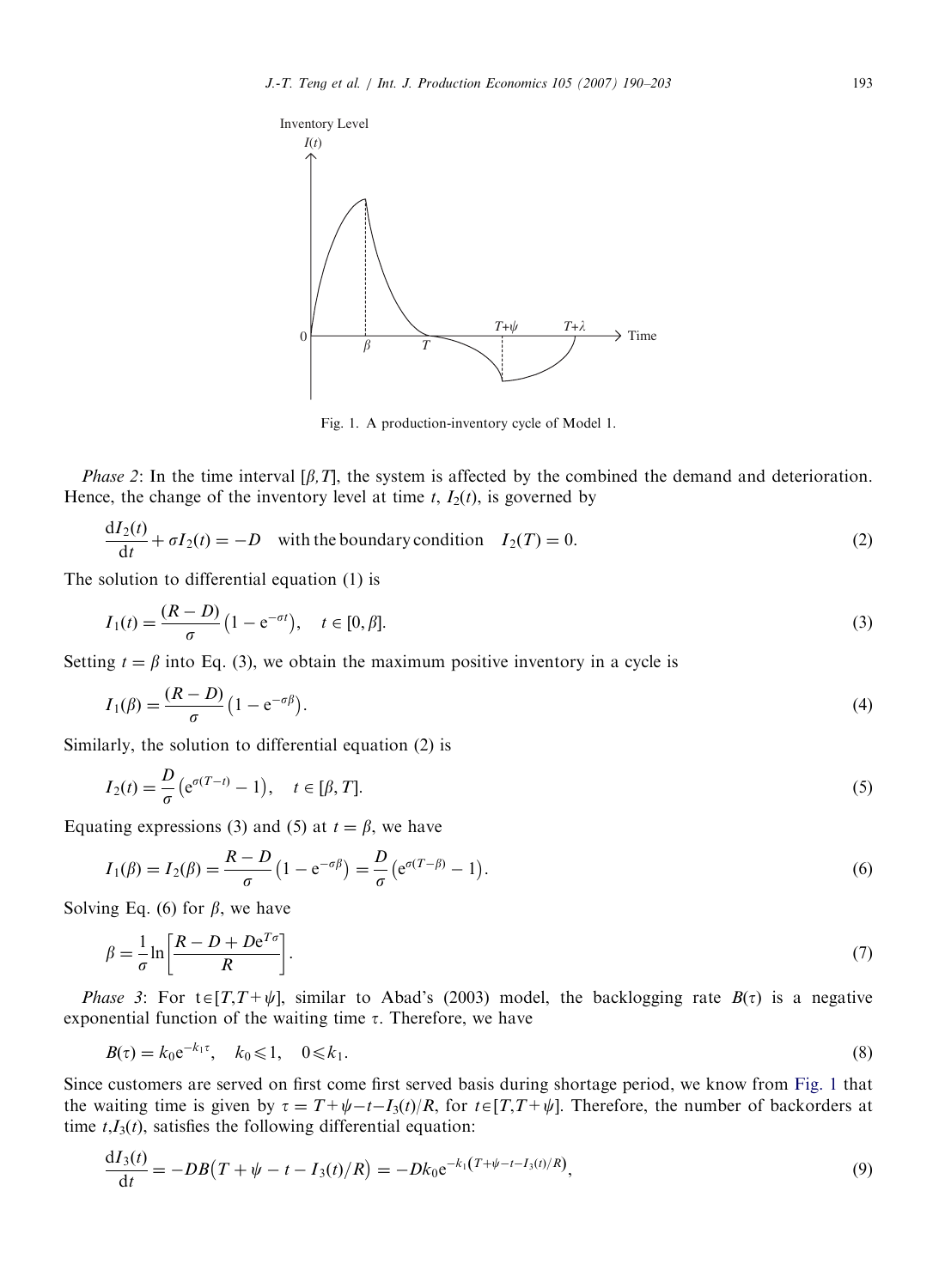with the boundary condition  $I_3(T) = 0$ . The solution to (9) is

$$
I_3(t) = -\frac{R}{k_1} \left[ \ln \left( \frac{Dk_0 e^{k_1(t - T - \psi)} + R - Dk_0 e^{-k_1 \psi}}{R} \right) \right], \quad \text{for} \quad t \in [T, T + \psi]. \tag{10}
$$

Setting  $t = T + \psi$  into Eq. (10), we obtain the maximum number of backorders per cycle as follows:

$$
-I_3(T + \psi) = \frac{R}{k_1} \left[ \ln \left( \frac{Dk_0 + R - Dk_0 e^{-k_1 \psi}}{R} \right) \right].
$$
 (11)

Phase 4: For  $t \in [T+\psi,T+\lambda]$ , the waiting time is given by  $\tau = -I_4(t)/R$ . Therefore, the number of backorders at time  $t$ ,  $I_4(t)$ , satisfies the following differential equation:

$$
\frac{dI_4(t)}{dt} = R - DB(-I_4(t)/R) = R - Dk_0 e^{-k_1(-I_4(t)/R)},
$$
\n(12)

with the boundary condition  $I_4(T+\lambda) = 0$ . The solution to (12) is

$$
I_4(t) = -\frac{R}{k_1} \left[ \ln \left( \frac{(R - Dk_0)e^{-k_1(t - T - \lambda)} + Dk_0}{R} \right) \right], \quad \text{for} \quad t \in [T + \psi, T + \lambda]. \tag{13}
$$

Given the condition  $I_3(T+\psi) = I_4(T+\psi)$ , we get

$$
\psi = \frac{1}{k_1} \left[ \ln \left( \frac{Dk_0 + e^{k_1 \lambda} (R - Dk_0)}{R} \right) \right].
$$
\n(14)

Applying Eq. (14) into Eq. (13), we can rewrite Eq. (13) as follows:

$$
I_4(t) = -\frac{R}{k_1} \left[ \ln \left( \frac{R e^{-k_1(t - T - \psi)} - D k_0 e^{-k_1(t - T)} + D k_0}{R} \right) \right].
$$
\n(15)

Next, the net profit per unit time consists of the following six elements:

(a) The revenue is given by

 $R_1 = pDT + pR(\lambda - \psi).$  (16)

(b) The set up cost is given by

$$
SC_1 = K.\tag{17}
$$

(c) The production cost is given by

$$
PC_1 = \int_0^\beta v(t)R dt + \int_{T+\psi}^{T+\lambda} v(t)R dt.
$$
\n(18)

(d) The inventory holding cost is given by

$$
HC_1 = \int_0^\beta h(t)I_1(t) dt + \int_\beta^T h(t)I_2(t) dt
$$
  
= 
$$
\int_0^\beta h(t) \frac{(R-D)}{\sigma} (1 - e^{-\sigma t}) dt + \int_\beta^T h(t) \frac{D}{\sigma} (e^{\sigma(T-t)} - 1) dt.
$$
 (19)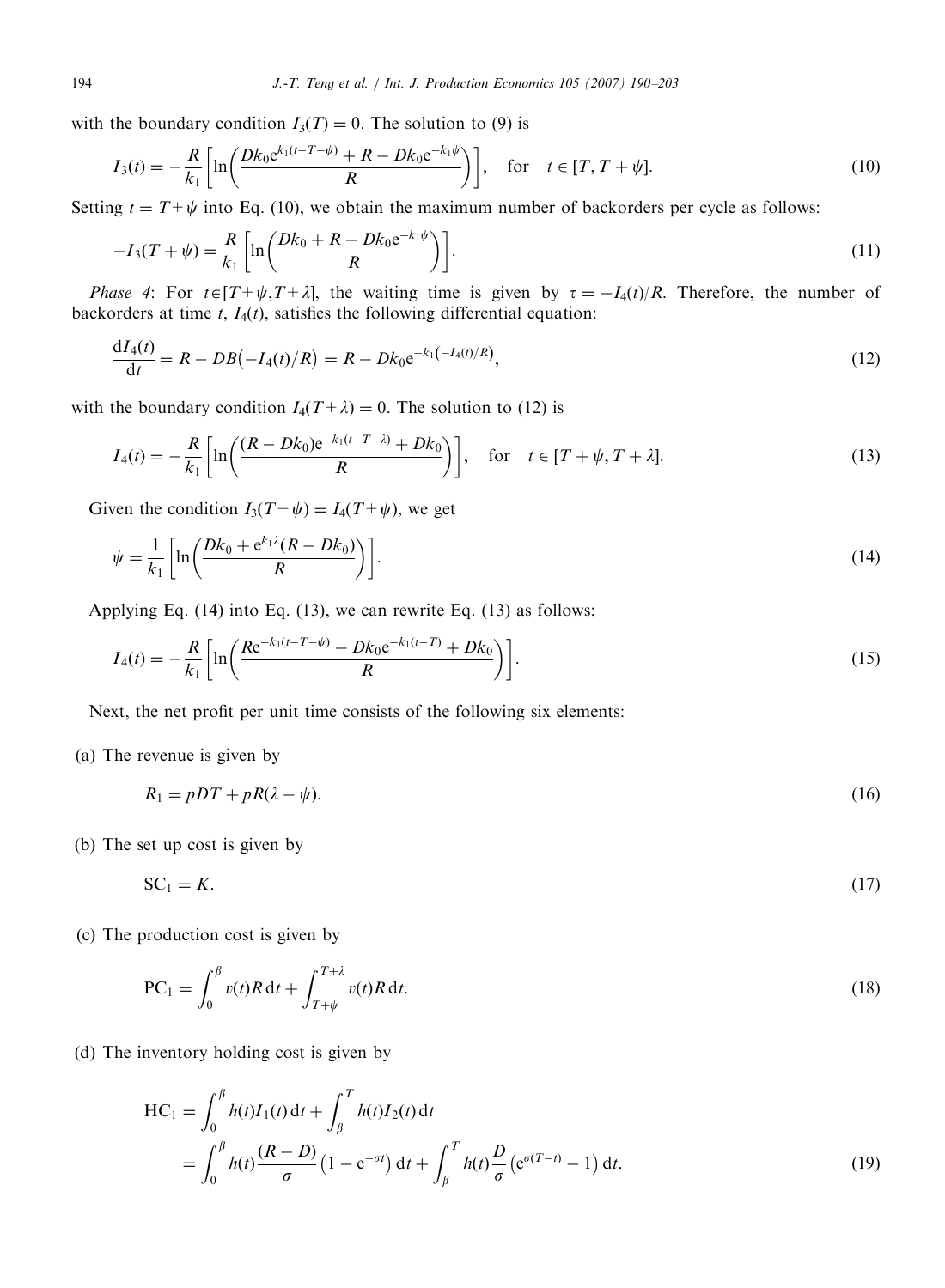(e) The shortage cost for backlogged items is given by

$$
BC_{1} = \int_{T}^{T+\psi} c_{1}(t)[-I_{3}(t)] dt + \int_{T+\psi}^{T+\lambda} c_{1}(t)[-I_{4}(t)] dt
$$
  
\n
$$
= \frac{R}{k_{1}} \Biggl\{ \int_{T}^{T+\psi} c_{1}(t) \Biggl[ \ln \Biggl( \frac{Dk_{0}e^{k_{1}(tT-\psi)} + R - Dk_{0}e^{-k_{1}\psi}}{R} \Biggr) \Biggr] dt + \int_{T+\psi}^{T+\lambda} c_{1}(t) \Biggl[ \ln \Biggl( \frac{Re^{-k_{1}(tT-\psi)} - Dk_{0}e^{-k_{1}(t-T)} + Dk_{0}}{R} \Biggr) \Biggr] dt \Biggr\}
$$
  
\n
$$
= \frac{R}{k_{1}} \Biggl\{ \int_{0}^{\psi} c_{1}(t+T) \Biggl[ \ln \Biggl( \frac{Dk_{0}e^{k_{1}(t-\psi)} + R - Dk_{0}e^{-k_{1}\psi}}{R} \Biggr) \Biggr] dt + \int_{\psi}^{\lambda} c_{1}(t+T) \Biggl[ \ln \Biggl( \frac{Re^{-k_{1}(t-\psi)} - Dk_{0}e^{-k_{1}t} + Dk_{0}}{R} \Biggr) \Biggr] dt \Biggr\}.
$$
\n(20)

(f) The cost of lost goodwill due to lost sales is given by

$$
LC_{1} = \int_{T}^{T+\psi} c_{2}(t) \left[1 - B(T + \psi - t - I_{3}(t)/R)\right] D \mathrm{d}t + \int_{T+\psi}^{T+\lambda} c_{2}(t) \left[1 - B(-I_{4}(t)/R)\right] D \mathrm{d}t
$$
\n
$$
= \int_{0}^{\lambda} c_{2}(t+T) \left(1 - \frac{Rk_{0}e^{k_{1}(t-\psi)}}{R - Dk_{0}e^{-k_{1}\psi} + Dk_{0}e^{k_{1}(t-\psi)}}\right) D \mathrm{d}t. \tag{21}
$$

Given the above, the net profit during time-span  $[0, T + \lambda]$  is

$$
F_{1}(p, T, \lambda)
$$
  
=  $R_{1} - SC_{1} - PC_{1} - HC_{1} - BC_{1} - LC_{1}$   
=  $[pDT + pR(\lambda - \psi)] - K - \left[\int_{0}^{\beta} v(t)R dt + \int_{T+\psi}^{T+\lambda} v(t)R dt\right]$   

$$
- \left[\int_{0}^{\beta} h(t) \frac{(R-D)}{\sigma} (1 - e^{-\sigma t}) dt + \int_{\beta}^{T} h(t) \frac{D}{\sigma} (e^{\sigma(T-t)} - 1) dt\right]
$$
  

$$
- \frac{R}{k_{1}} \left\{\int_{0}^{\psi} c_{1}(t+T) \left[\ln\left(\frac{Dk_{0}e^{k_{1}(t-\psi)} + R - Dk_{0}e^{-k_{1}\psi}}{R}\right)\right] dt + \int_{\psi}^{\lambda} c_{1}(t+T) \left[\ln\left(\frac{Re^{-k_{1}(t-\psi)} - Dk_{0}e^{-k_{1}t} + Dk_{0}}{R}\right)\right] dt\right\}
$$
  

$$
- \int_{0}^{\lambda} c_{2}(t+T) \left(1 - \frac{Rk_{0}e^{k_{1}(t-\psi)}}{R - Dk_{0}e^{-k_{1}\psi} + Dk_{0}e^{k_{1}(t-\psi)}}\right) D dt,
$$
 (22)

where  $\beta = \beta(p,T)$  is given by Eq. (7) and  $\psi = \psi(p,T)$  is given by Eq. (14). Hence, the net profit per unit time is

$$
\Pi_1(p, T, \lambda) = \frac{F_1(p, T, \lambda)}{T + \lambda},\tag{23}
$$

where  $F_1(p,\lambda,T)$  is given by Eq. (22). As a result, the problem faced by the vendor is

$$
(P1) max. \quad \Pi_1(p, T, \lambda) \tag{24a}
$$

s.t. 
$$
0 < \psi < \lambda
$$
,  
\n $0 < \beta < T$ ,  
\n $v \leq p$ . (24b-1)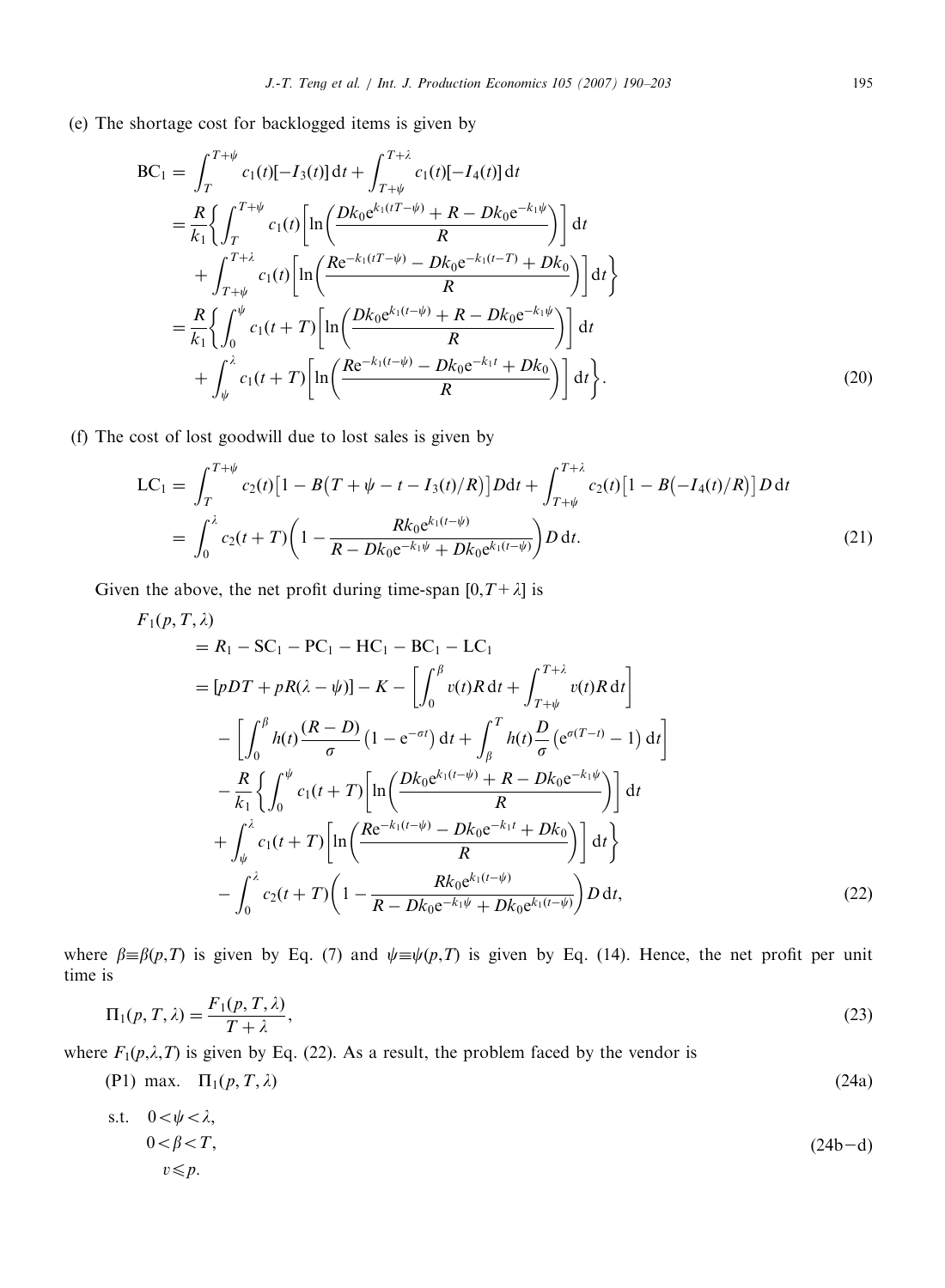

Fig. 2. A production-inventory cycle of Model 2.

## 3.2. Model 2: Goyal and Giri's (2003) approach

In this subsection, the behavior of the inventory in a cycle is depicted in Fig. 2, as well as in Goyal and Giri's (2003) model. Based on the assumptions in Section 2, and from Fig. 2, we know that the inventory is also described by the following four phases:

Phase 1: For  $t \in [0,\psi]$ ,

$$
\frac{dI_1(t)}{dt} = -DB(\psi - t - I_1(t)/R) = -Dk_0 e^{-k_1(\psi - t - I_1(t)/R)},
$$
\n(25)

with the boundary condition  $I_1(0) = 0$ .

*Phase* 2: For  $t \in [\psi, \lambda]$ ,

$$
\frac{dI_2(t)}{dt} = R - DB(-I_2(t)/R) = R - Dk_0 e^{-k_1(-I_2(t)/R)},
$$
\n(26)

with the boundary condition  $I_2(\lambda) = 0$ .

Phase 3: For  $t \in [\lambda, \beta+\lambda]$ ,

$$
\frac{\mathrm{d}I_3(t)}{\mathrm{d}t} + \sigma I_3(t) = R - D,\tag{27}
$$

with the boundary condition  $I_3(\lambda) = 0$ .

Phase 4: For  $t \in [\beta + \lambda, T + \lambda]$ ,

$$
\frac{\mathrm{d}I_4(t)}{\mathrm{d}t} + \sigma I_4(t) = -D,\tag{28}
$$

with the boundary condition  $I_4(T + \lambda) = 0$ .

The solutions of the above four ordinary differential equations are given as follows.

$$
I_1(t) = -\frac{R}{k_1} \ln \left[ \frac{Dk_0 e^{k_1(t-\psi)} + R - Dk_0 e^{-k_1 \psi}}{R} \right], \quad t \in [0, \psi],
$$
 (29)

$$
I_2(t) = -\frac{R}{k_1} \ln \left[ \frac{(R - Dk_0)e^{-k_1(t-\lambda)} + Dk_0}{R} \right]
$$
  
= 
$$
-\frac{R}{k_1} \ln \left[ \frac{Re^{-k_1(t-\psi)} - Dk_0e^{-k_1t} + Dk_0}{R} \right], \quad t \in [\psi, \lambda],
$$
 (30)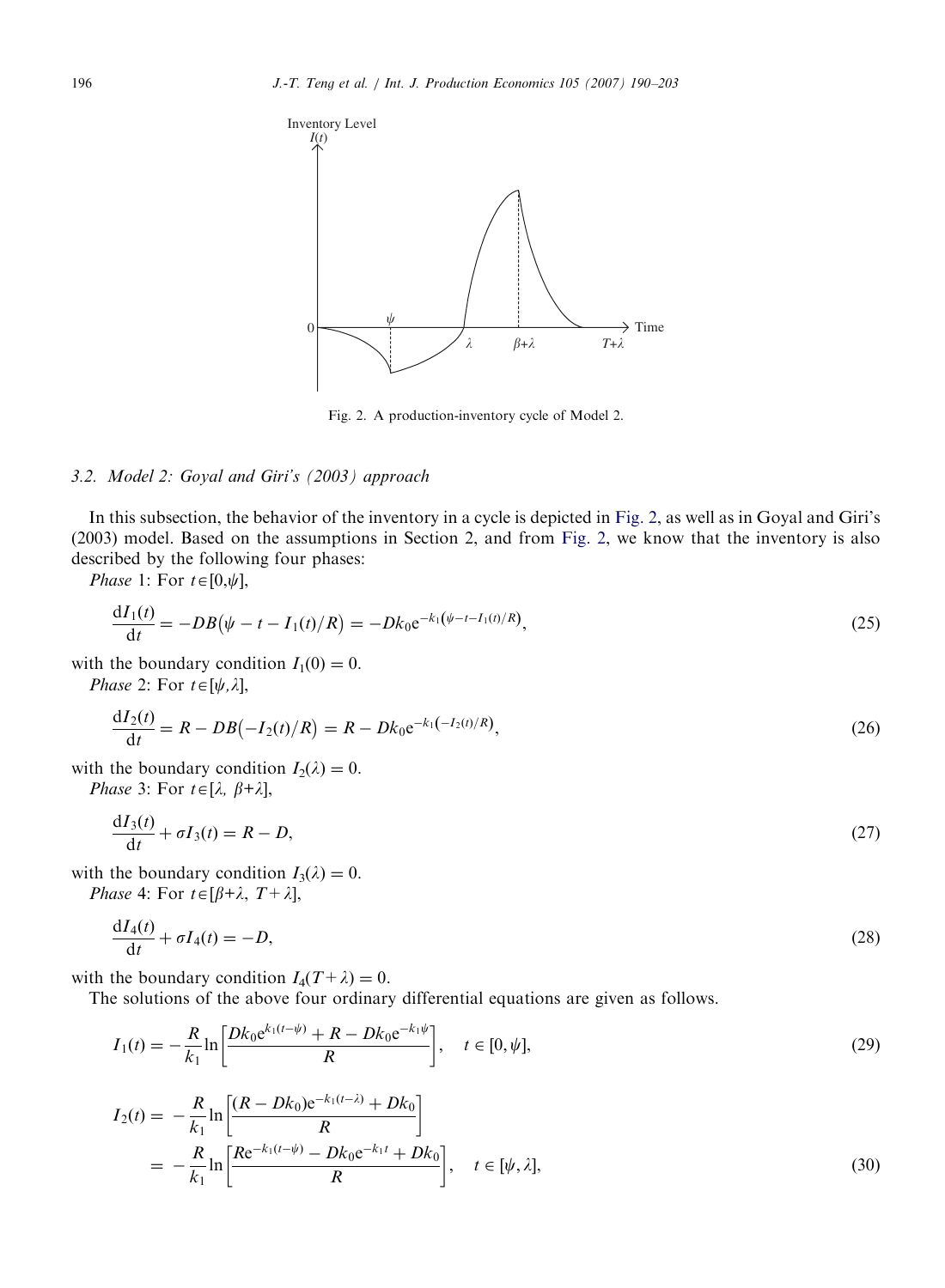$$
I_3(t) = \frac{(R-D)}{\sigma} \left[ 1 - e^{-\sigma(t-\lambda)} \right], \quad t \in [\lambda, \beta + \lambda]
$$
\n(31)

and

$$
I_4(t) = \frac{D}{\sigma} \left[ e^{\sigma (T + \lambda - t)} - 1 \right], \quad t \in [\beta + \lambda, T + \lambda], \tag{32}
$$

respectively. Solving the boundary conditions  $I_1(\psi) = I_2(\psi)$  and  $I_3(\beta + \lambda) = I_4(\beta + \lambda)$ , we obtain the following equations which are the same as Eqs. (7) and (14), respectively:

$$
\psi = \frac{1}{k_1} \left[ \ln \left( \frac{Dk_0 + e^{k_1 \lambda} (R - Dk_0)}{R} \right) \right] \quad \text{and} \quad \beta = \frac{1}{\sigma} \ln \left[ \frac{R - D + D e^{T\sigma}}{R} \right]. \tag{33}
$$

Therefore, the net profit per unit time in Model 2 consists of the following elements:

(a) The revenue is given by

$$
R_2 = pDT + pR(\lambda - \psi). \tag{34}
$$

(b) The set up cost is given by

$$
SC_2 = K. \tag{35}
$$

(c) The production cost is given by

$$
PC_2 = \int_{\psi}^{\lambda} v(t)R dt + \int_{\lambda}^{\beta + \lambda} v(t)R dt.
$$
\n(36)

(d) The inventory holding cost is given by

$$
HC_2 = \int_{\lambda}^{\beta+\lambda} h(t)I_3(t)dt + \int_{\beta+\lambda}^{T+\lambda} h(t)I_4(t) dt
$$
  
= 
$$
\int_{\lambda}^{\beta+\lambda} h(t) \frac{(R-D)}{\sigma} \left[1 - e^{-\sigma(t-\lambda)}\right] dt + \int_{\beta+\lambda}^{T+\lambda} h(t) \frac{D}{\sigma} \left[e^{\sigma(T+\lambda-t)} - 1\right] dt.
$$
 (37)

(e) The shortage cost for backlogged items is given by

$$
BC_{2} = \int_{0}^{\psi} c_{1}(t)[-I_{1}(t)] dt + \int_{\psi}^{\lambda} c_{1}(t)[-I_{2}(t)] dt
$$
  
\n
$$
= \frac{R}{k_{1}} \left\{ \int_{0}^{\psi} c_{1}(t) \ln \left[ \frac{Dk_{0}e^{k_{1}(t-\psi)} + R - Dk_{0}e^{-k_{1}\psi}}{R} \right] dt + \int_{\psi}^{\lambda} c_{1}(t) \ln \left[ \frac{Re^{-k_{1}(t-\psi)} - Dk_{0}e^{-k_{1}t} + Dk_{0}}{R} \right] dt \right\}.
$$
\n(38)

(f) The cost of lost goodwill due to lost sales is given by

$$
LC_{2} = \int_{0}^{\psi} c_{2}(t) \left[ 1 - B(\psi - t - I_{1}(t)/R) \right] D dt + \int_{\psi}^{\lambda} c_{2}(t) \left[ 1 - B(-I_{2}(t)/R) \right] D dt
$$
  
= 
$$
\int_{0}^{\lambda} c_{2}(t) \left( 1 - \frac{R k_{0} e^{k_{1}(t-\psi)}}{R - D k_{0} e^{-k_{1}\psi} + D k_{0} e^{k_{1}(t-\psi)}} \right) D dt.
$$
 (39)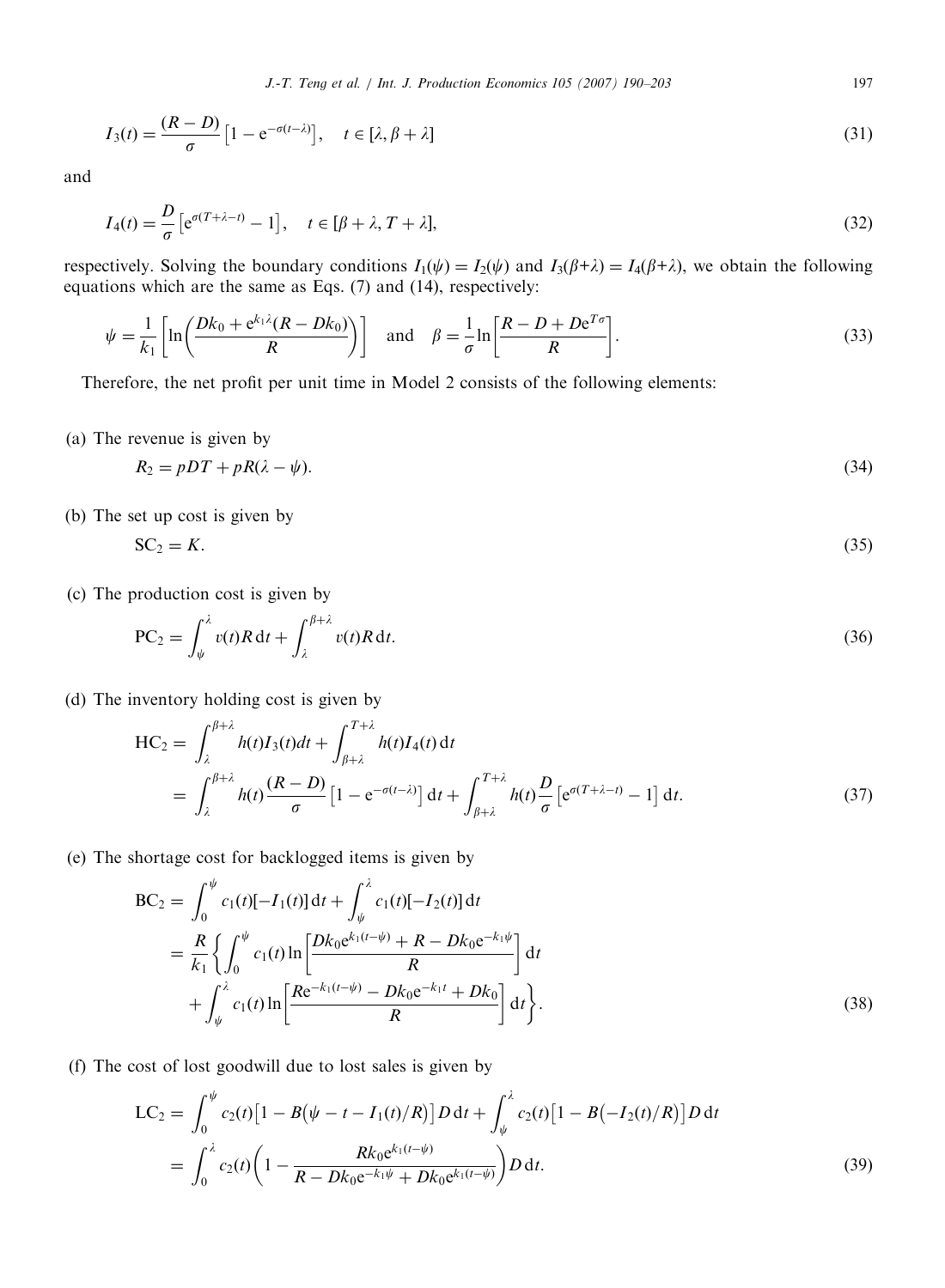Hence, the profit during time-span  $[0, T + \lambda]$  is

$$
F_2(p, T, \lambda)
$$
  
= R<sub>2</sub> - SC<sub>2</sub> - PC<sub>2</sub> - HC<sub>2</sub> - LC<sub>2</sub>  
= [pDT + pR(\lambda - \psi)] - K - \left[ \int\_{\psi}^{\lambda} v(t)R dt + \int\_{\lambda}^{\beta + \lambda} v(t)R dt \right]  
- \left\{ \int\_{\lambda}^{\beta + \lambda} h(t) \frac{(R - D)}{\sigma} \left[ 1 - e^{-\sigma(t - \lambda)} \right] dt + \int\_{\beta + \lambda}^{T + \lambda} h(t) \frac{D}{\sigma} \left[ e^{\sigma(T + \lambda - t)} - 1 \right] dt \right\}  
- \frac{R}{k\_1} \left\{ \int\_0^{\psi} c\_1(t) \ln \left[ \frac{Dk\_0 e^{k\_1(t - \psi)} + R - Dk\_0 e^{-k\_1 \psi}}{R} \right] dt   
+ \int\_{\psi}^{\lambda} c\_1(t) \ln \left[ \frac{Re^{-k\_1(t - \psi)} - Dk\_0 e^{-k\_1 t} + Dk\_0}{R} \right] dt \right\}  
- \int\_0^{\lambda} c\_2(t) \left( 1 - \frac{Rk\_0 e^{k\_1(t - \psi)}}{R - Dk\_0 e^{-k\_1 \psi} + Dk\_0 e^{k\_1(t - \psi)}} \right) D dt,(40)

where  $\beta = \beta(p,T)$  and  $\psi = \psi(p,T)$  are given by Eq. (33). Hence, the net profit per unit time is

$$
\Pi_2(p,T,\lambda) = \frac{F_2(p,T,\lambda)}{T+\lambda},\tag{41}
$$

where  $F_2(p, \lambda, T)$  is given by Eq. (40). Consequently, the problem faced by the vendor is

$$
(P2) \ \max \Pi_2(p, T, \lambda) \tag{42a}
$$

s.t. 
$$
0 < \psi < \lambda
$$
,  
\n $0 < \beta < T$ ,  
\n $v \leq p$ . (42b- $d$ )

#### 3.3. A comparison between two models

Now, we compare the above two different models, and identify which model has more net profit per unit time than the other under what conditions. From the above analysis, we can obtain the following theorems.

**Theorem 1.** Let  $(p_1, T_1, \lambda_1)$  and  $(p_2, T_2, \lambda_2)$  be the optimal solution for Models 1 and 2, respectively.

- (a) If all parameters are constants (i.e.,  $v(t) = v$ ,  $h(t) = h$ ,  $c_1(t) = c_1$ , and  $c_2(t) = c_2$ ), then Max.  $\Pi_1(p, T, \lambda) = \Pi_1(p_1, T_1, \lambda_1) = \Pi_2(p_2, T_2, \lambda_2) = \text{Max.}\Pi_2(p, T, \lambda).$  (43a)
- (b) If the holding cost  $h(t)$  is non-decreasing with t, and the other parameters are constants (i.e.,  $v(t) = v$ ,  $c_1(t) = c_1$ , and  $c_2(t) = c_2$ ), then

$$
\Pi_1(p_1, T_1, \lambda_1) \ge \Pi_2(p_2, T_2, \lambda_2). \tag{43b}
$$

Otherwise, if the holding cost  $h(t)$  is non-decreasing with t, then

 $\Pi_1(p_1, T_1, \lambda_1) \leq \Pi_2(p_2, T_2, \lambda_2).$ 

(c) If the shortage cost  $c_1(t)$  is non-increasing with t, and the other parameters are constants (i.e.,  $v(t) = v$ ,  $h(t) = h$ , and  $c_2(t) = c_2$ , then

$$
\Pi_1(p_1, T_1, \lambda_1) \ge \Pi_2(p_2, T_2, \lambda_2). \tag{43c}
$$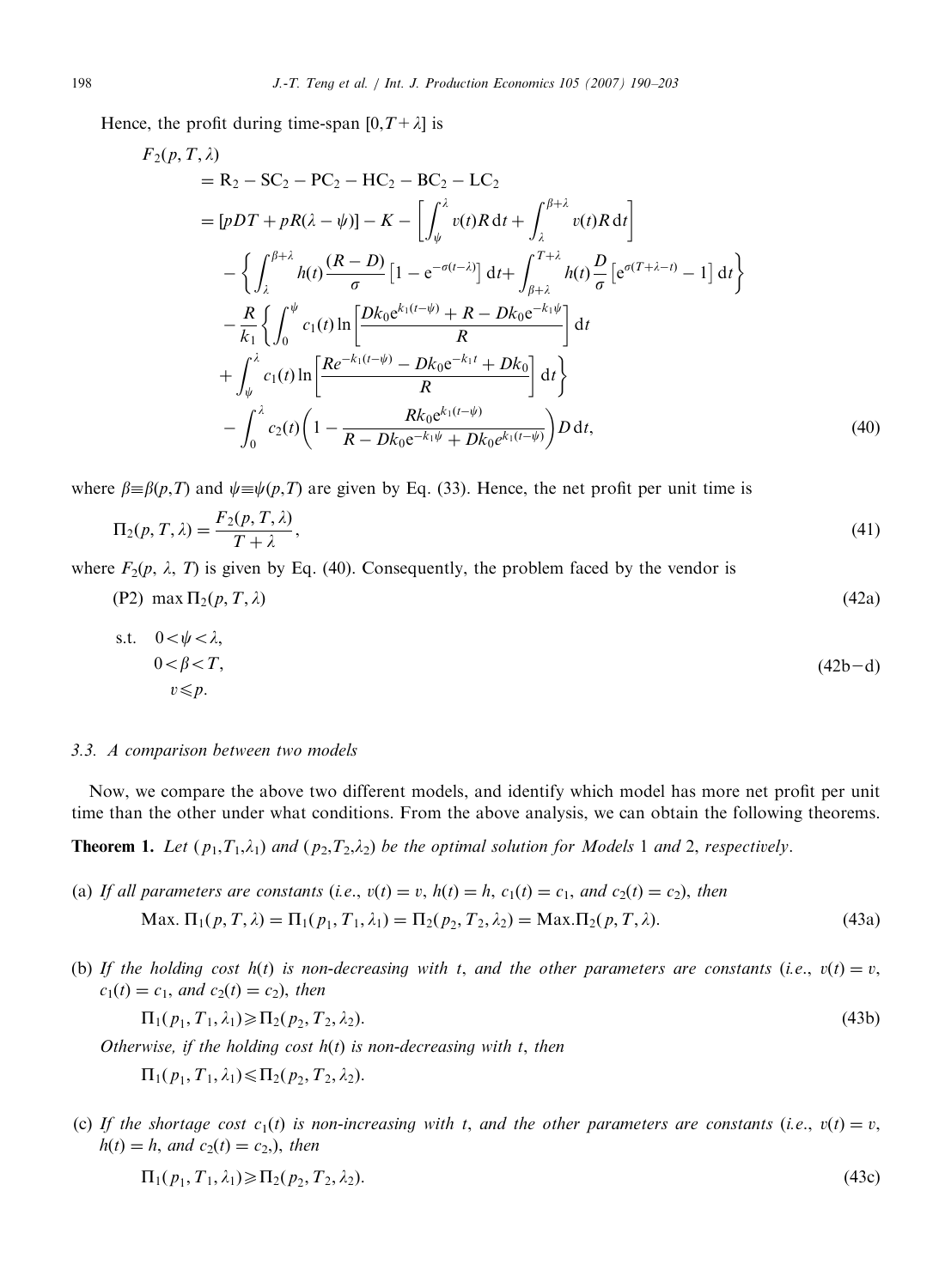Conversely, if the shortage cost  $c_1(t)$  is non-decreasing with t, then

 $\Pi_1(p_1, T_1, \lambda_1) \leq \Pi_2(p_2, T_2, \lambda_2).$ 

(d) If the cost of lost goodwill  $c_2(t)$  is non-increasing with t, and the other parameters are constants (i.e.,  $h(t) = h$ ,  $v(t) = v$  and  $c_1(t) = c_1$ , then

$$
\Pi_1(p_1, T_1, \lambda_1) \ge \Pi_2(p_2, T_2, \lambda_2). \tag{43d}
$$

In contrast, if the cost of lost goodwill  $c_2(t)$  is non-decreasing with t, then

 $\Pi_1(p_1, T_1, \lambda_1) \leqslant \Pi_2(p_2, T_2, \lambda_2).$ 

**Proof.** See Appendix A.  $\Box$ 

**Theorem 2.** Let  $(p_1, T_1, \lambda_1)$  and  $(p_2, T_2, \lambda_2)$  be the optimal solution for Models 1 and 2, respectively. If the unit cost  $v(t)$  is varying with time, and the other parameters are constants (i.e.,  $h(t) = h$ ,  $c_1(t) = c_1$  and  $c_2(t) = c_2$ ), then we obtain that

$$
if \int_0^\beta \left[ v(t) - v(t+\lambda) \right] \mathrm{d}t + \int_\psi^\lambda \left[ v(t+T) - v(t) \right] \mathrm{d}t \leq 0,
$$

then

 $\Pi_1(p_1, T_1, \lambda_1) \ge \Pi_2(p_2, T_2, \lambda_2)$ , and vice versa. (44)

#### **Proof.** See Appendix B.  $\Box$

In order to find the optimal values of p,  $\lambda$  and T, we have to solve the complex, nonlinear equations  $\partial \prod_i (p, \lambda, T)/\partial p = 0, \partial \prod_i (p, \lambda, T)/\partial \lambda = 0$ , and  $\partial \prod_i (p, \lambda, T)/\partial T = 0$ , and some additional complementary conditions, for  $i = 1$  and 2. Although it is difficult to solve the problem analytically, the reader can follow the solution procedure proposed by [Abad \(2003\)](#page-13-0) with proper software to solve the problem numerically.

## 4. Numerical examples

In this section, we use software MATHEMATICA version 4.1 to obtain the optimal solutions for both (P1) and (P2).

**Example 1.** To understand the effect of adding the shortage cost  $c_1(t)$ , and the cost of lost goodwill  $c_2(t)$  to the net profit per unit time, we adopt the same example in [Abad \(2003\)](#page-13-0). Therefore, we suppose  $D(p) = 1600000p^{-3}$ ,  $R = 1000$  units/week,  $v(t) = $10/$ unit,  $h(t) = $1/$ unit/week,  $K = $1000/$ production run,  $\sigma = 0.3$ ,  $k_0 = 0.9$ , and  $k_1 = 0.6$ . However, we add  $c_1(t) = \frac{8}{9}$ unit, and  $c_2(t) = \frac{85}{10}$ unit. We obtain the computational results as shown in Table 1. Comparing with the computational results in [Abad \(2003\)](#page-13-0), we know that the optimal price would be lower while the net profit per unit would be higher if we do not include the shortage cost and the cost of lost goodwill into the model. Table 1 also verifies Part (a) of Theorem 1.

Table 1 The optimal values for Example 1

| Model $(i)$ | W      |        |        | $\beta + \lambda$ |       | $T+\psi$ | $T{+}\lambda$ |         | $\mathbf{H}$ |
|-------------|--------|--------|--------|-------------------|-------|----------|---------------|---------|--------------|
| ◠           | 0.1650 | 0.2669 | 0.6602 | 0.9271            | .3329 | 4979.،   | . 5998        | 15.3142 | 1039.02      |
| ∸           | 0.1650 | 0.2669 | 0.6602 | 0.9271            | .3329 | .4979    | .5998         | 15.3142 | 1039.02      |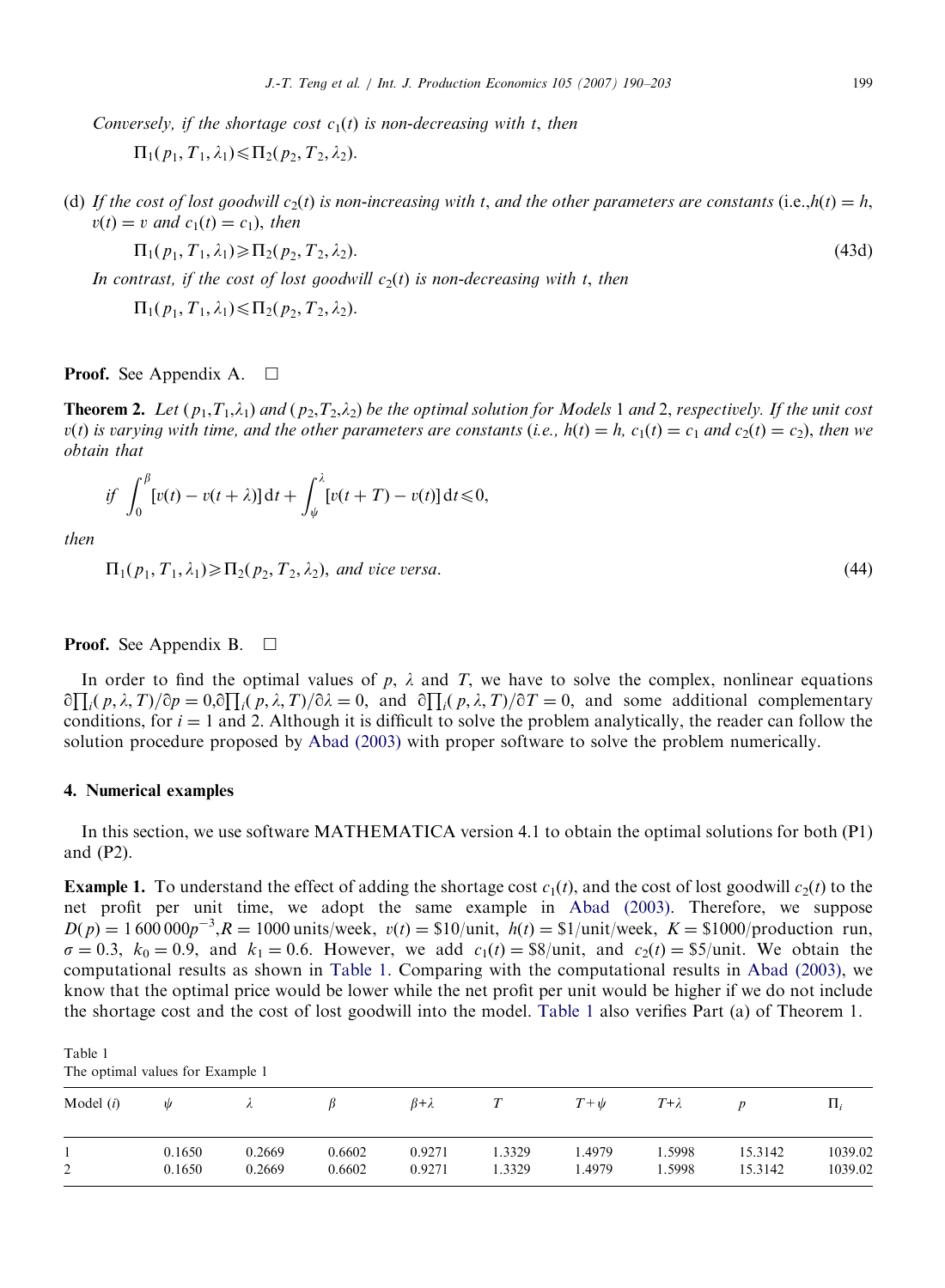

Fig. 3. The graph of the unit cost in Example 1.

Table 2 The optimal values for Example 2

| Model $(i)$ | ψ      | $\overline{\phantom{a}}$ |        | $\beta + \lambda$ |       | $T+\psi$ | $T + \lambda$ |         | $\Pi_i$ |
|-------------|--------|--------------------------|--------|-------------------|-------|----------|---------------|---------|---------|
| ◠           | 0.1833 | 0.2560                   | 0.4396 | 0.6957            | .1757 | . 359    | .4317         | 16.8683 | 876.19  |
| ∸           | 0.2597 | 0.3700                   | 0.5008 | 0.8708            | .2469 | .5066    | 1.6169        | 16.4814 | 999.11  |

Example 2. To see the effect of the unit cost on the net profit per unit time, let us assume that the unit cost is as below, and the rest parameters are the same as in Example 1.

$$
v(t) = \begin{cases} \$9 + e^{-(t-\beta)}, & 0 \leq t \leq \beta \\ \$10, & \beta \leq t \leq \beta + \lambda \\ \$9 + e^{(t-\beta-\lambda)}, & \beta + \lambda \leq t \leq T + \lambda \end{cases} \text{ /unit }.
$$
 (45)

The graph of  $v(t)$  is shown in Fig. 3. It is clear from Fig. 3 that

$$
\int_0^\beta v(t) - v(t + \lambda) dt + \int_\psi^\lambda v(t + T) - v(t) dt > 0.
$$
\n(46)

Consequently, we know from Theorem 2 that Model 2 has more net profit per unit time than Model 1, which is shown in Table 2.

## 5. Conclusions

If we omit the shortage cost and the cost of lost goodwill into the production-inventory model with many lost sales, then we alter the results, and overestimate the profits. In this paper, we not only extend Abad's (2003) model by adding the shortage cost and the cost of lost goodwill into his model, but also compare his modeling approach and Goyal and Giri's (2003) approach. We analytically prove that both models provide the same net profit per unit time if all parameters are constant. Otherwise, under certain conditions Abad's model has more net profit per unit time than Goyal and Giri's approach, and vice versa. In short, there is no dominant modeling approach.

## Acknowledgements

The authors would like to thank the anonymous referees for their very valuable and helpful suggestions. This research was supported by the National Science Council of the Republic of China under Grant NSC 93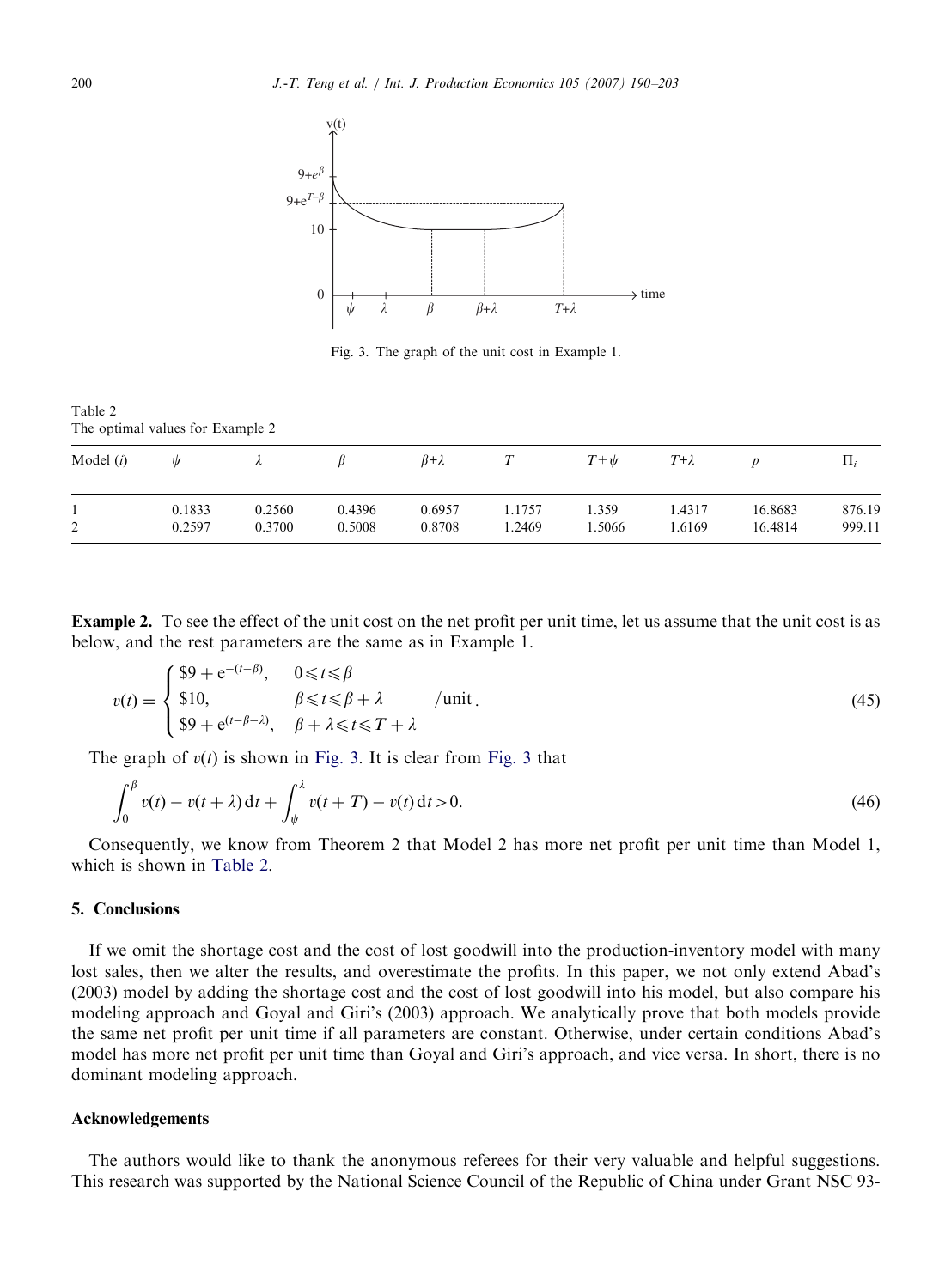2416-H-032-007. In addition, the first author's research was also partially supported by the Assigned Released Time for Research and a Summer Research Funding from the William Paterson University of New Jersey.

#### Appendix A. The proof of Theorem 1

**Proof.** If  $v(t) = v$ ,  $h(t) = h$ ,  $c_1(t) = c_1$ , and  $c_2(t) = c_2$ , then from Eqs. (16)–(21) and (34)–(39), we have

$$
R_1 = R_2 = pDT + pR(\lambda - \psi), \quad SC_1 = SC_2 = K, \quad PC_1 = PC_2 = vR(\beta + \lambda - \psi),
$$
  
\n
$$
HC_1 = HC_2 = \frac{h}{\sigma}[R\beta - DT],
$$
  
\n
$$
BC_1 = BC_2 = \frac{Rc_1}{k_1} \left\{ \int_0^{\lambda} \ln(R - Dk_0 e^{-k_1\psi} + Dk_0 e^{k_1(t-\psi)}) dt - (\ln R)\lambda - \frac{k_1}{2}(\lambda - \psi)^2 \right\},
$$

and

$$
LC_1 = LC_2 = c_2[D\lambda - R(\lambda - \psi)], \text{ for any same}(p, T, \lambda). \tag{A.1}
$$

Therefore, we have

$$
\begin{aligned} \text{Max. } \Pi_2(p, T, \lambda) &= \Pi_2(p_2, T_2, \lambda_2) \\ &= \Pi_1(p_2, T_2, \lambda_2) \le \text{Max. } \Pi_1(p, T, \lambda) = \Pi_1(p_1, T_1, \lambda_1). \end{aligned} \tag{A.2}
$$

Similarly, we can easily obtain

$$
\begin{aligned} \text{Max. } \Pi_1(p, T, \lambda) &= \Pi_1(p_1, T_1, \lambda_1) \\ &= \Pi_2(p_1, T_1, \lambda_1) \le \text{Max. } \Pi_2(p, T, \lambda) = \Pi_2(p_2, T_2, \lambda_2) \end{aligned} \tag{A.3}
$$

From (A.2) and (A.3), we have

$$
\Pi_1(p_1, T_1, \lambda_1) = \Pi_2(p_2, T_2, \lambda_2),\tag{A.4}
$$

which completes the proof of Part (a).

Similarly, if the holding cost is non-decreasing, and the other parameters are constants, then we have

$$
R_1 = R_2, \quad SC_1 = SC_2, \quad PC_1 = PC_2, \quad BC_1 = BC_2, \quad LC_1 = LC_2
$$

and

$$
\begin{split} \text{HC}_1 - \text{HC}_2 &= \int_0^\beta [h(t) - h(t + \lambda)] \frac{(R - D)}{\sigma} \left( 1 - e^{-\sigma t} \right) \text{d}t \\ &+ \int_\beta^T [h(t) - h(t + \lambda)] \frac{D}{\sigma} \left( e^{\sigma(T - t)} - 1 \right) \text{d}t \le 0, \quad \text{for any same } (p, T, \lambda). \end{split} \tag{A.5}
$$

Therefore, we have

$$
\begin{aligned} \text{Max. } \Pi_2(p, T, \lambda) &= \Pi_2(p_2, T_2, \lambda_2) \\ &\leqslant \Pi_1(p_2, T_2, \lambda_2) \leqslant \text{Max.} \Pi_1(p, T, \lambda) = \Pi_1(p_1, T_1, \lambda_1) \end{aligned} \tag{A.6}
$$

and vice versa. This completes the proof of Part (b).

Next, if the shortage cost is non-increasing with  $t$ , and the other parameters are constants, then we have

 $R_1 = R_2$ ,  $SC_1 = SC_2$ ,  $PC_1 = PC_2$ ,  $HC_1 = HC_2$ ,  $LC_1 = LC_2$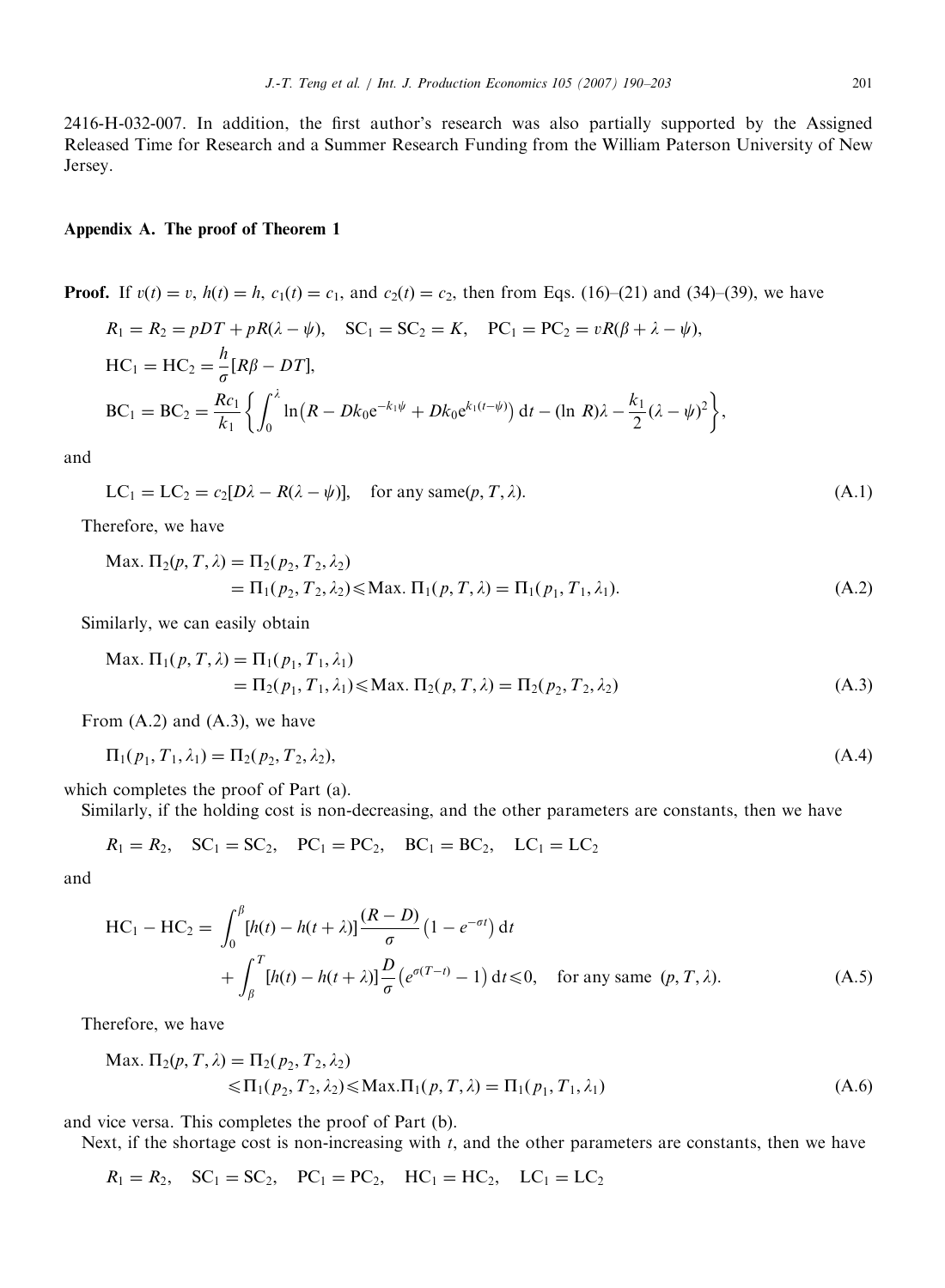and

$$
BC_1 - BC_2 = \frac{R}{k_1} \left\{ \int_0^{\psi} [c_1(t+T) - c_1(t)] \ln \left[ \frac{Dk_0 e^{k_1(t-\psi)} + R - Dk_0 e^{-k_1 \psi}}{R} \right] dt + \int_{\psi}^{\lambda} [c_1(t+T) - c_1(t)] \ln \left[ \frac{Re^{-k_1(t-\psi)} - Dk_0 e^{-k_1 t} + Dk_0}{R} \right] dt \right\} \le 0, \text{ for any same } (p, T, \lambda).
$$
\n(A.7)

Therefore, we have

$$
\begin{aligned} \text{Max. } \Pi_2(p, T, \lambda) &= \Pi_2(p_2, T_2, \lambda_2) \\ &\le \Pi_1(p_2, T_2, \lambda_2) \le \text{Max. } \Pi_1(p, T, \lambda) = \Pi_1(p_1, T_1, \lambda_1), \end{aligned} \tag{A.8}
$$

and vice versa. This completes the proof of Part (c).

Finally, if the cost of lost goodwill is non-increasing, and the other parameters are constants, then we have

$$
R_1 = R_2, \quad SC_1 = SC_2, \quad PC_1 = PC_2, \quad HC_1 = HC_2, \quad BC_1 = BC_2
$$
  
and  

$$
LC_1 - LC_2 = \int_0^{\lambda} [c_2(t+T) - c_2(t)] \left(1 - \frac{Rk_0 e^{k_1(t-\psi)}}{R - Dk_0 e^{-k_1 \psi} + Dk_0 e^{k_1(t-\psi)}}\right) D dt \le 0, \quad \text{for any same } (p, T, \lambda). \tag{A.9}
$$

Consequently, we have

$$
\begin{aligned} \text{Max. } \Pi_2(p, T, \lambda) &= \Pi_2(p_2, T_2, \lambda_2) \\ &\leqslant \Pi_1(p_2, T_2, \lambda_2) \leqslant \text{Max. } \Pi_1(p, T, \lambda) = \Pi_1(p_1, T_1, \lambda_1) \end{aligned} \tag{A.10}
$$

and vice versa. This completes the proof of Part (d).  $\Box$ 

# Appendix B. The proof of Theorem 2

**Proof.** If the unit cost  $v(t)$  is varying with time, and the other parameters are constants, then we have

$$
\int_0^{\beta} [v(t) - v(t + \lambda)] dt + \int_{\psi}^{\lambda} [v(t + T) - v(t)] dt \le 0
$$
  
\n
$$
\Leftrightarrow R \left[ \int_{\psi}^{\lambda} v(t) - v(t + T) dt + \int_0^{\beta} v(t + \lambda) - v(t) dt \right] \ge 0
$$
  
\n
$$
\Leftrightarrow \left[ \int_{\psi}^{\lambda} v(t) R dt + \int_{\lambda}^{\beta + \lambda} v(t) R dt \right] - \left[ \int_0^{\beta} v(t) R dt + \int_{T + \psi}^{T + \lambda} v(t) R dt \right] \ge 0
$$
  
\n
$$
\Leftrightarrow PC_2 - PC_1 \ge 0 \Leftrightarrow \Pi_1(p, T, \lambda) \ge \Pi_2(p, T, \lambda).
$$
 (B.1)

Consequently, we have

Max. 
$$
\Pi_2(p, T, \lambda) = \Pi_2(p_2, T_2, \lambda_2)
$$
  
\n $\leq \Pi_1(p_2, T_2, \lambda_2) \leq \text{Max. } \Pi_1(p, T, \lambda) = \Pi_1(p_1, T_1, \lambda_1)$  (B.2)

and vice versa. This completes the proof of Theorem 2.  $\Box$ 

## References

<span id="page-12-0"></span>

Abad, P.L., 1996. Optimal pricing and lot-sizing under conditions of perishability and partial backordering. Management Science 42, 1093–1104.